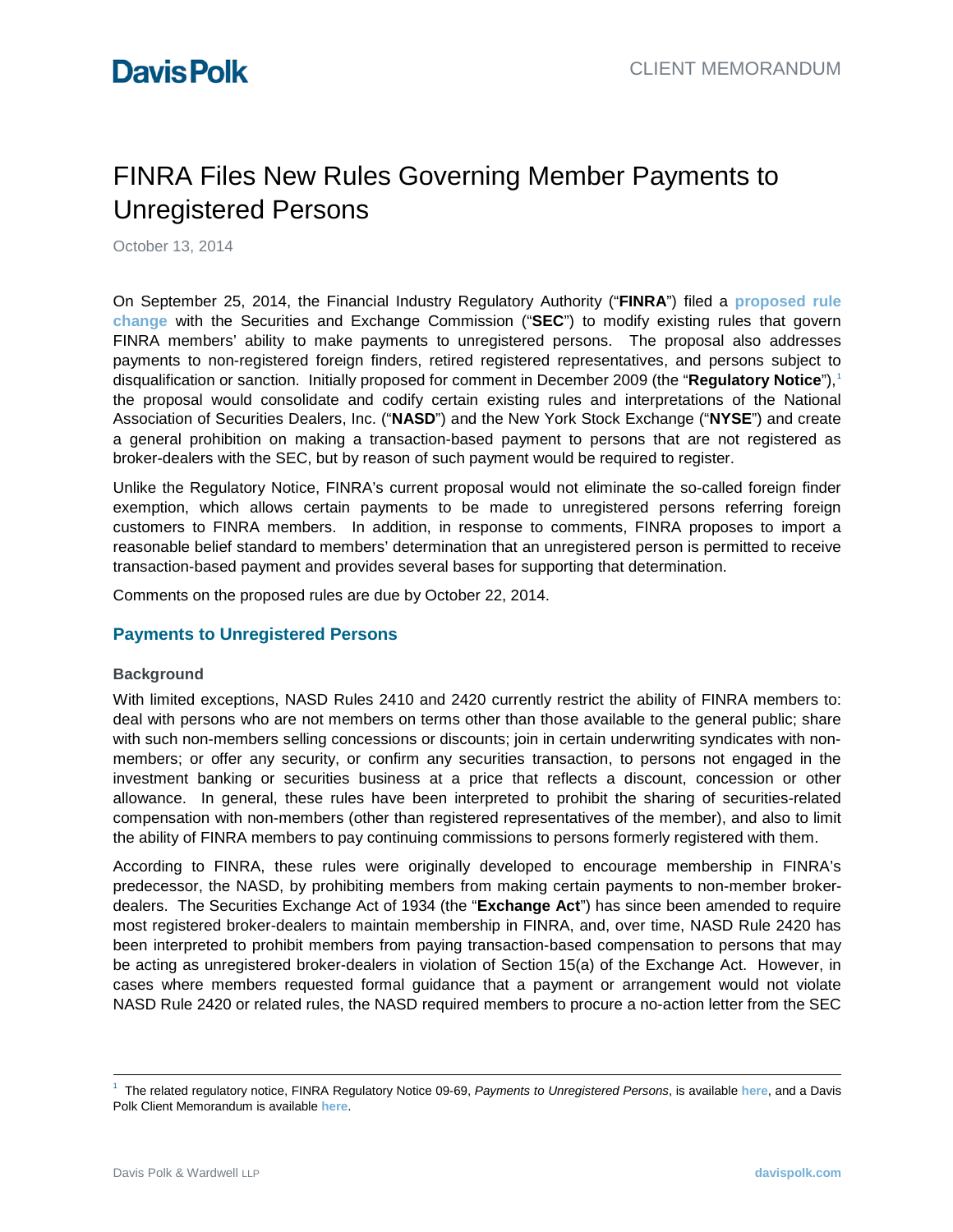# **Davis Polk**

to the effect that the non-member recipient of any compensation or payment would not be required to register with the SEC as a broker-dealer. This requirement has proven to be difficult to satisfy.

### **Proposed FINRA Rule 2040**

Like the Regulatory Notice, Proposed FINRA Rule 2040 would prohibit member firms or associated persons from paying "any compensation, fees, concessions, discounts, commissions or other allowances" (collectively, "**Payments**") to any person not registered with the SEC as a broker-dealer under Section 15(a) of the Exchange Act, but that would be required to register by reason of receiving Payments. In its rule filing, FINRA explained that it believes the proposed rule is consistent with previously issued FINRA staff interpretations under existing NASD Rule 2420 and SEC rules and regulations under Section 15(a) of the Exchange Act.

In response to concerns raised by prior commenters that it can be difficult to determine with certaintywithout the time and expense of obtaining a formal SEC no-action relief—that a person is permitted to receive a Payment without being registered as a broker-dealer, FINRA proposes to adopt Supplementary Material .01 to Proposed FINRA Rule 2420. Supplementary Material .01 would clarify that a no-action letter is not *necessarily* required, but that members must be able to "reasonably support" their determination that their making a Payment did not require the recipient to register as a broker-dealer. Under FINRA's proposal, "reasonable support" may include existing SEC and SEC staff guidance in the form of releases, no-action letters or interpretations or the receipt of a legal opinion from "independent, reputable U.S. licensed counsel knowledgeable in the area." Members would be expected to periodically review their determination if payments to the unregistered person are ongoing in nature and must maintain books and records that reflect the member's determination.

As in the Regulatory Notice, Proposed FINRA Rule 2040 would also include a peculiar provision prohibiting Payments, even to appropriately registered associated persons, unless the Payment "complies with all applicable securities laws, FINRA rules and [Exchange Act] rules and regulations." Neither the Regulatory Notice nor FINRA's SEC rule filing elaborate on the purpose of this provision; it remains unclear whether the provision is intended to add any substantive restrictions or requirements, as it appears to merely forbid members from making Payments that are already otherwise prohibited.

### **Exceptions to Prohibition on Payments**

### **Retiring Registered Representatives**

Notwithstanding the general prohibition on Payments to unregistered persons, Proposed FINRA Rule 2040 would codify existing FINRA staff guidance on the payment of continuing commissions by members to a retired representative (*i.e.*, an individual who retires from a member and leaves the securities industry). In particular, the proposal would permit members to continue paying commissions to a retired representative (or the retired representative's estate), after the person ceases to be associated with a member, if:

- 1. the commissions are derived from accounts held for continuing customers of the retired representative (regardless of whether the funds or securities are added to the account during the representative's retirement);
- 2. a *bona fide* contract between the member and the retiring representative calling for the payments was entered into in good faith while the person was a registered representative;
- 3. the contract prohibits the retired representative from soliciting new business, opening new accounts or servicing the accounts generating the continuing payments; and
- 4. the arrangement otherwise complies with applicable federal securities laws and Exchange Act rules and regulations.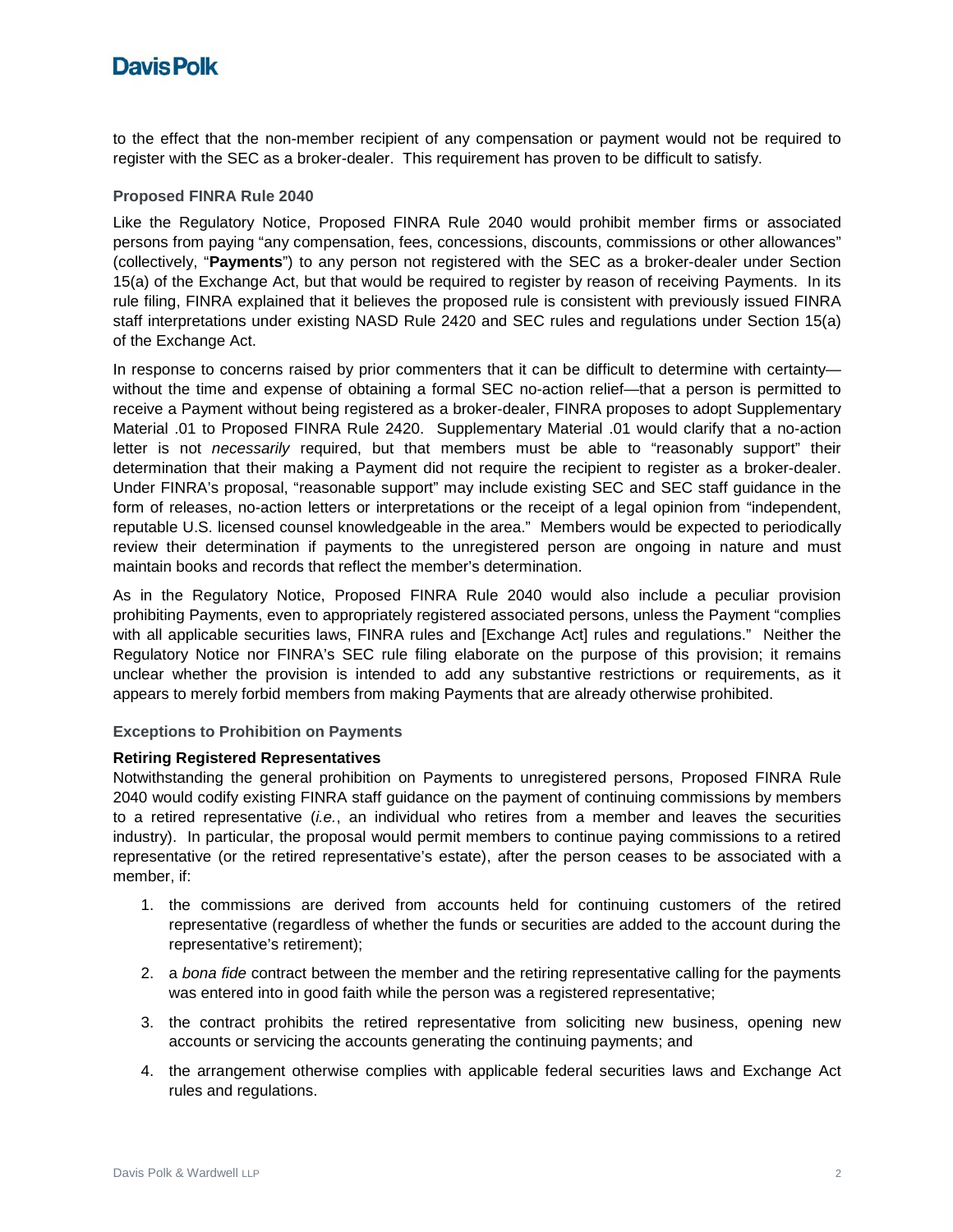# **DavisPolk**

#### **Non-registered Foreign Finders**

In the Regulatory Notice, FINRA had proposed to delete NASD Rule 1060(b) and the equivalent Incorporated NYSE Rule that currently permit members and their associated persons to pay transactionrelated compensation to non-registered foreign finders (*i.e.*, foreign persons referring foreign customers), based upon referred foreign customer business. In response to comments, FINRA has reversed course and revised its proposal to incorporate the substance of NASD Rule 1060(b), with limited technical revisions, as exceptions to Proposed FINRA Rule 2040. As such, Payments to non-registered foreign finders would continue to be permitted subject to the same conditions that currently apply to the foreign finder exemption.

Like the current rule, any activities beyond the initial referral of non-U.S. customers and payment of initial or ongoing transaction-based compensation would not be within the permissible scope of the foreign finders exemption. Additionally, members that engage foreign finders would be required to have reasonable procedures in place to appropriately address the limited scope of permissible activities.

### **Association with or Payments to Sanctioned Persons**

FINRA is also proposing to amend FINRA Rule 8311, which restricts members from associating with or making payments—including salary, commission, profit or any other remuneration—to persons subject to disqualification sanctions. The amendments would clarify that the rule applies to any relevant sanctions, rather than solely those imposed by FINRA or SEC orders or suspensions. The proposed amendment would also codify certain exceptions and eliminate duplicative provisions in NASD IM-2420-2.

Specifically, as proposed to be amended, a member would not be permitted to allow a person subject to a sanction or disqualification to be associated with the member in any capacity that is inconsistent with the sanction imposed or the disqualification status, including a clerical or ministerial capacity. In addition, a member would only be permitted to make (or accrue) payments to a person subject to a sanction if those payments are consistent with the scope of activities permitted under the sanction, such as, for example, (i) if the sanction only limits an associated person from conducting specified activities or (ii) if a person is statutorily disqualified, but has been approved to continue associating with a member firm.

Notably, FINRA proposes to add two new express exceptions to Rule 8311. First, Proposed Rule 8311(b) would permit members to pay a person any remuneration pursuant to an insurance or medical plan, indemnity agreement relating to legal fees or as required by an arbitration award or court judgment—notwithstanding any sanction or disqualification. Additionally, new Supplementary Material .01 to Rule 8311 would permit a member to pay a person that is subject to a sanction or disqualification remuneration that the member can evidence accrued to the person prior to the effective date of the sanction or disqualification (so long as the payment does not arise out of the activity giving rise to the sanction or disqualification).

### **Effective Dates of Suspensions and Revocations**

FINRA is also proposing to adopt FINRA Rule 0190, largely based on current NASD IM-2420-1(a), as the general standard addressing effective dates for revocation, cancellation, expulsion, suspension or resignation. Proposed FINRA Rule 0190 would provide that a member will be treated as a non-member of FINRA from the effective date of any order or notice from FINRA or the SEC issuing a revocation, cancellation, expulsion or suspension of its membership. In the case of suspension, a member will be automatically reinstated to membership in FINRA at the termination of the suspension period.

### **Timing and Implementation**

The proposed rules must be approved by the SEC, following the comment period, before they become effective.